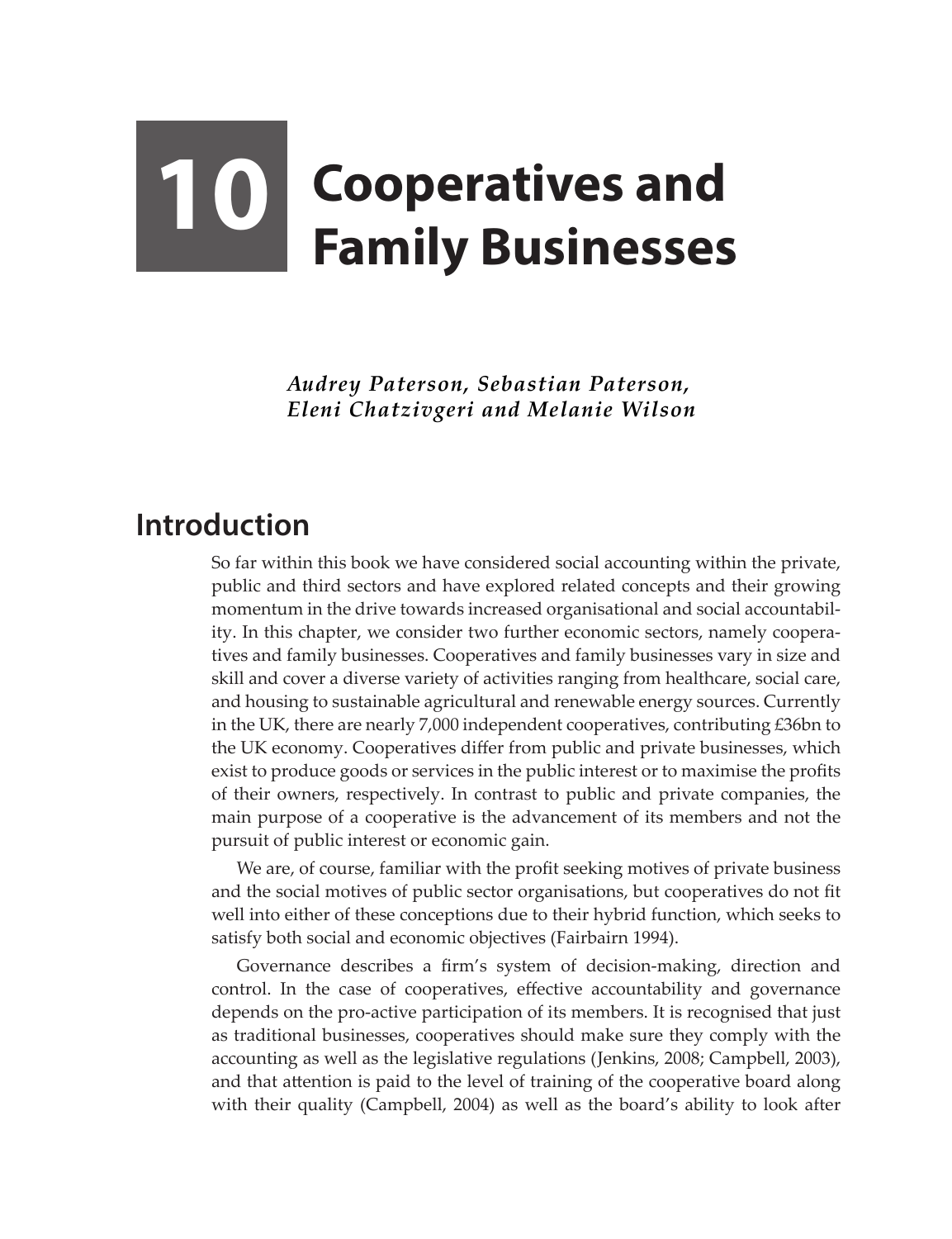the interests of both the cooperatives members and other stakeholders (Cross and Buccola, 2004). Moreover, the board, and the executive team for which it is responsible, directly impact the value proposition that determine members' and other stakeholders' willingness to engage with the cooperative business.

While cooperatives provide a significant contribution to the economy, a large proportion of the UK's economy is also supported by family businesses. Indeed, it is estimated that family businesses account for almost 25% of the UK's gross domestic product (GDP). As such these two areas are of increasing importance when considering the accountability and governance responsibilities of organisations. With new questions arising every day to challenge the contributions that cooperatives and family businesses make to our communities, it is essential that we have the tools to clearly demonstrate their worth. Likewise, given the importance of the role boards play in the success or failure of cooperative organisations and family businesses, and the importance of these organisations in the wider economy, it is prudent to develop some knowledge and understanding of the complexities of the way in which these boards are structured and the role that they play in achieving accountability and governance within their organisation.

In this chapter, we consider the following: who governs; board roles and board relationships with management; board size and director selection processes; the importance of board members' participation; and the input of managers in relation to accountability and governance in these two sectors. The chapter begins with a short overview of the evolution of cooperatives and what constitutes a family business. This is followed by a discussion of the organisational model and governance structures and their effectiveness.

## **The cooperative movement – evolution and aims**

Notwithstanding a recent claim that the origin of the cooperative movement began in 1761 with the creation of the Fenwick Weavers Society in Ayrshire, Scotland and its subsequent formation of a consumer cooperative in 1769 (Carrell, 2007; McFadzean, 2008), the cooperative business model is generally held to have begun amongst grassroot organisations in Western Europe, North America and Japan in the middle of the 18th century. The prototype of the modern cooperative society is commonly considered to be a group of northern English artisans called the Rochdale Pioneers, who opened a store in 1844 (Lambert, 1968). Working in the cotton mills of Rochdale in the 1840s and unable to afford the high prices of food and household goods, they pooled their resources to access basic goods at a lower price. Their enterprise was founded upon the belief that shoppers should be treated with honesty and respect, that they should have a share in the profits and that they should have a democratic right to have a say in the business. Every customer of the shop became a member and thus had a stake in the business.